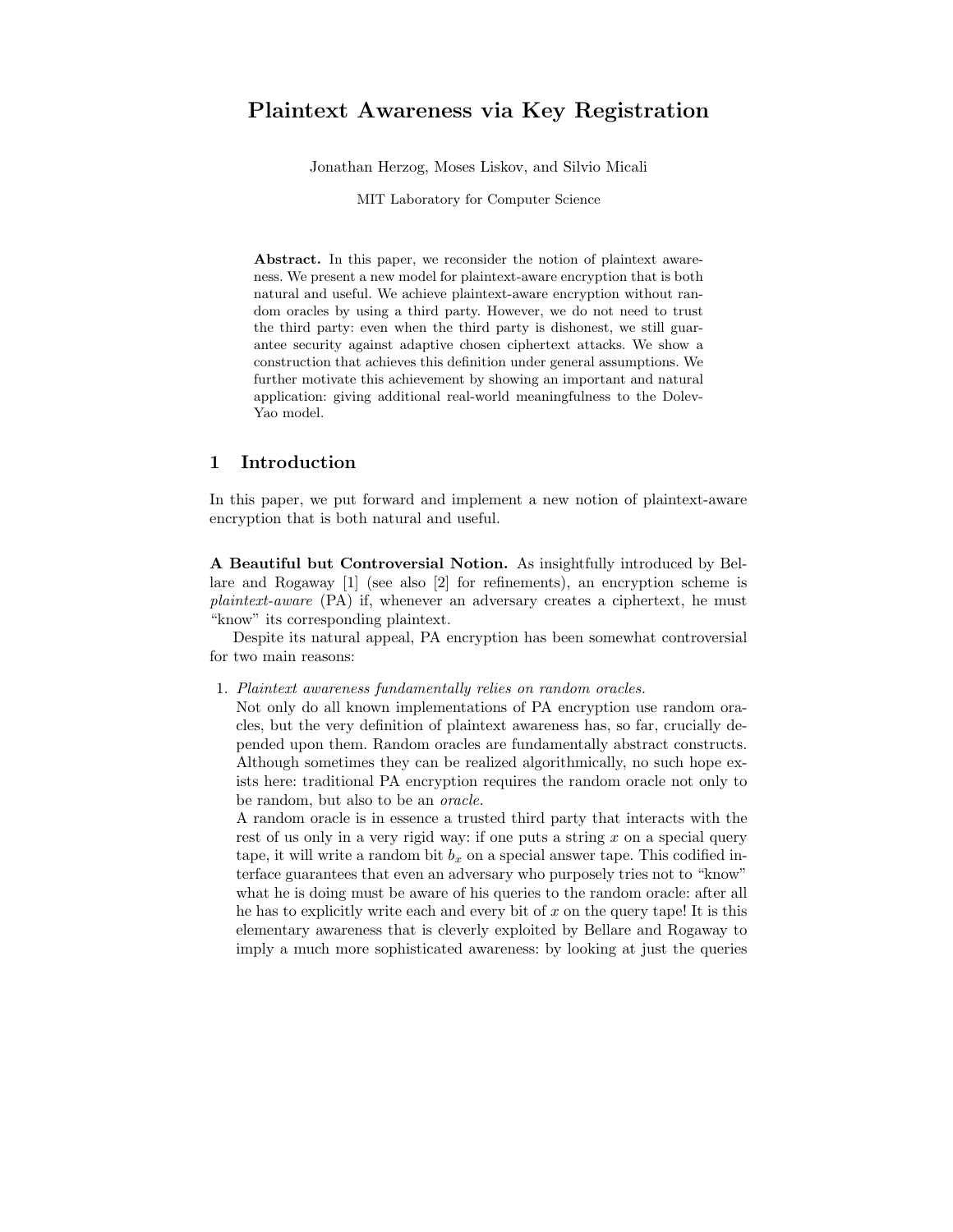that an adversary makes to the random oracle during the computation of a ciphertext, one can easily deduce the underlying plaintext. The random oracle thus provides a magical "window" into the state of the encrypting algorithm, forcing it to disclose parts of its internal state.

One can hardly fault the inventors of plaintext-awareness for depending on random oracles: without any additional help plaintext awareness looks to be essentially impossible.

2. Plaintext awareness has found no important and novel applications.

Plaintext-awareness is so strong a property that it immediately implies security against chosen-ciphertext attacks (CCA-2 security to be exact, in the notation of [2]). In essence, if the adversary already "knows" the answer that it will receive from a decryption oracle, then the oracle gives him no additional power.

However, CCA-2 secure schemes were already known: they were constructed by Cramer and Shoup [3] under the decisional Diffie-Hellman assumption (yielding a very efficient scheme), and by Sahai [4] (improving on previous work of Naor and Yung [5]) under very general complexity assumptions. Thus, genuinely new applications of PA encryption, despite its intuitive great power, have been somewhat scarce.

Our Contributions. The main contributions of this paper are:

- 1. A new definition of PA encryption that does not use the random oracle.
- 2. An implementation of the new definition that is based on very general complexity assumptions.
- 3. A new and natural application of PA encryption that requires its full power.

To be sure, we still need to access a trusted third party, but our party is much more natural (being already used in practice) and we access it only once rather than at every encryption.

The Essence of Our Definition. Our model is very simple: encryption is available only between users who have properly registered their public keys with a registration authority, and plaintext-awareness is guaranteed if this authority is honest.

This third-party model has several attractive features:

- $-$  Safety: Only the *plaintext awareness* of our scheme depends on the honesty of the registration authority. In particular, the security does not. Even if the registration authority collaborated with the adversary, our scheme is guaranteed to be CCA-2 secure.
- Naturalness: A trusted registration authority is essentially implicit in any actual implementation of public-key encryption. Such implementations enforce a correct association between users and public keys by requiring that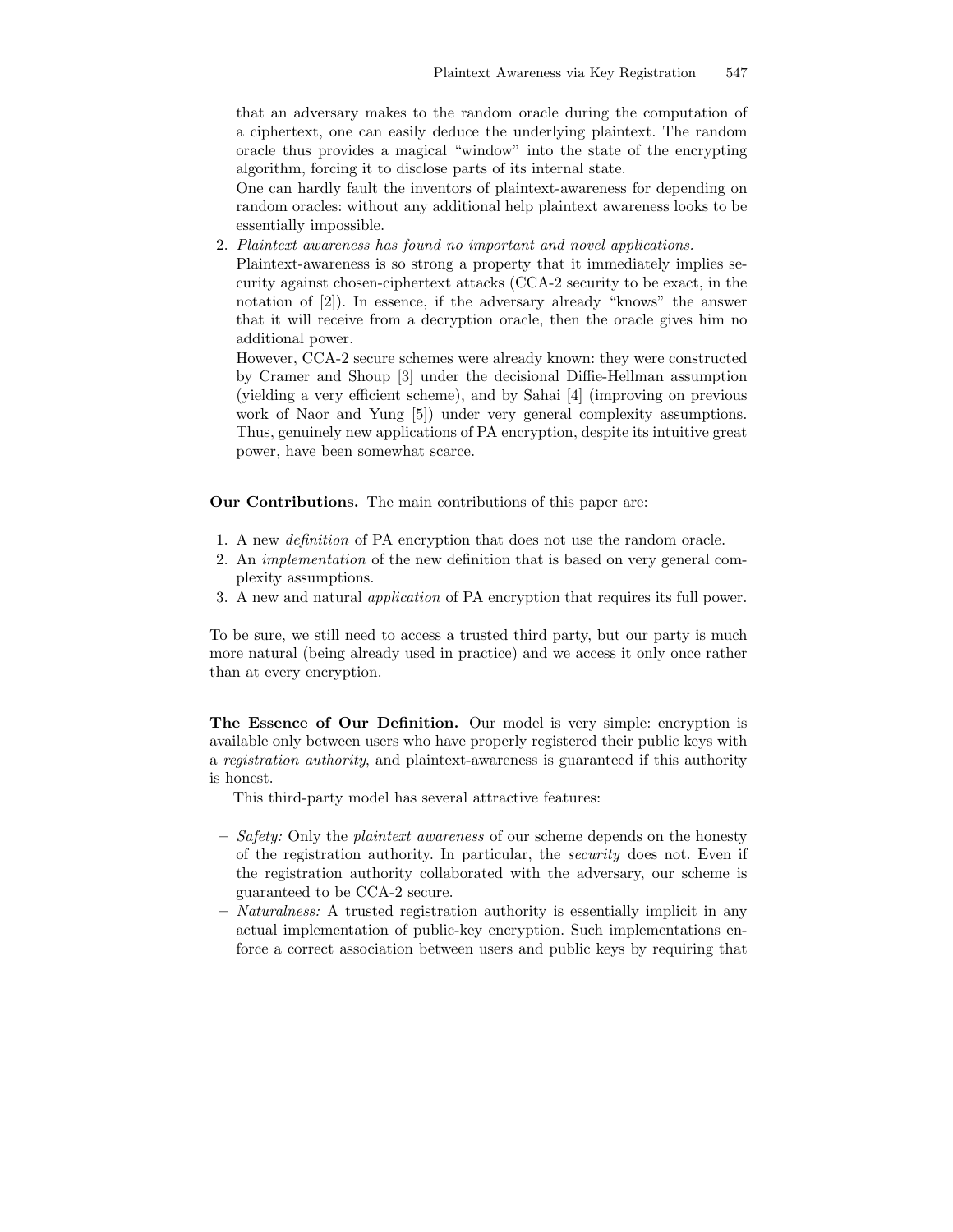users register their public key with a *certification authority*. These authorities verify the identity of the applicant and that the applicant knows the corresponding secret key.

In our system, users will have separate keys for sending and receiving messages, and our definitions only require that the sending keys key be registered. However, it is natural to require users to register their sending keys at the same time that they have their receiving keys certified, and that the certificate authority act as registering authority also.

 $-$  Efficiency: As we've said, a random oracle can be thought of as a trusted third party. However, in the Bellare-Rogaway model, this trusted third party must be accessed every time that a ciphertext is generated. By contrast, in our model the (rather different) trusted party is accessed only once, and, thereafter, registered users can generate ciphertexts on their own. (To be sure, the quite general implementation that we propose is not efficient, but this inefficiency is not due to our model.)

The Essence of Our Implementation. Our scheme is based on those of [6, 4, 5], and makes use of the following key registration process: a sender simply gives a zero-knowledge proof of knowledge of his secret sending key. Since the proof system is zero-knowledge, no registration authority (honest or dishonest) gains any information.

Following [6], we also make the encryption of a message depend on the public keys of both sender and receiver. More precisely, and giving a self-referential twist to the schemes of  $[5]$  and  $[4]$ , our sender U encrypts a message for V both in V's public receiving key as well as his own public sending key — and provides a proof of having done so.

The Essence of Our Application. We apply plaintext awareness to the Dolev-Yao model [7], the famous alternative for cryptographic protocol analysis.<sup>1</sup> Unlike the more general computational models, the Dolev-Yao model has the advantage of extreme simplicity and ease of use. Although it is impossible to decide the correctness of a protocol in general, the correctness of an impressive number of specific protocols has been successfully decided by automated tools [8–10].

However, these successes are qualified by their reliance on extremely strong assumptions. In particular, the Dolev-Yao model assumes that the adversary is not allowed to perform arbitrary computations. Instead, he is limited to selecting his actions from a small number of predetermined operations. (For example, he is prohibited from doing anything with a ciphertext except decrypting it with the right key.) These restrictions raise serious doubts about the meaningfulness of the Dolev-Yao model. After all, a real-world adversary is not required to obey them.

<sup>&</sup>lt;sup>1</sup> It is also known as the *formal* model, due to its origins in the formal methods community.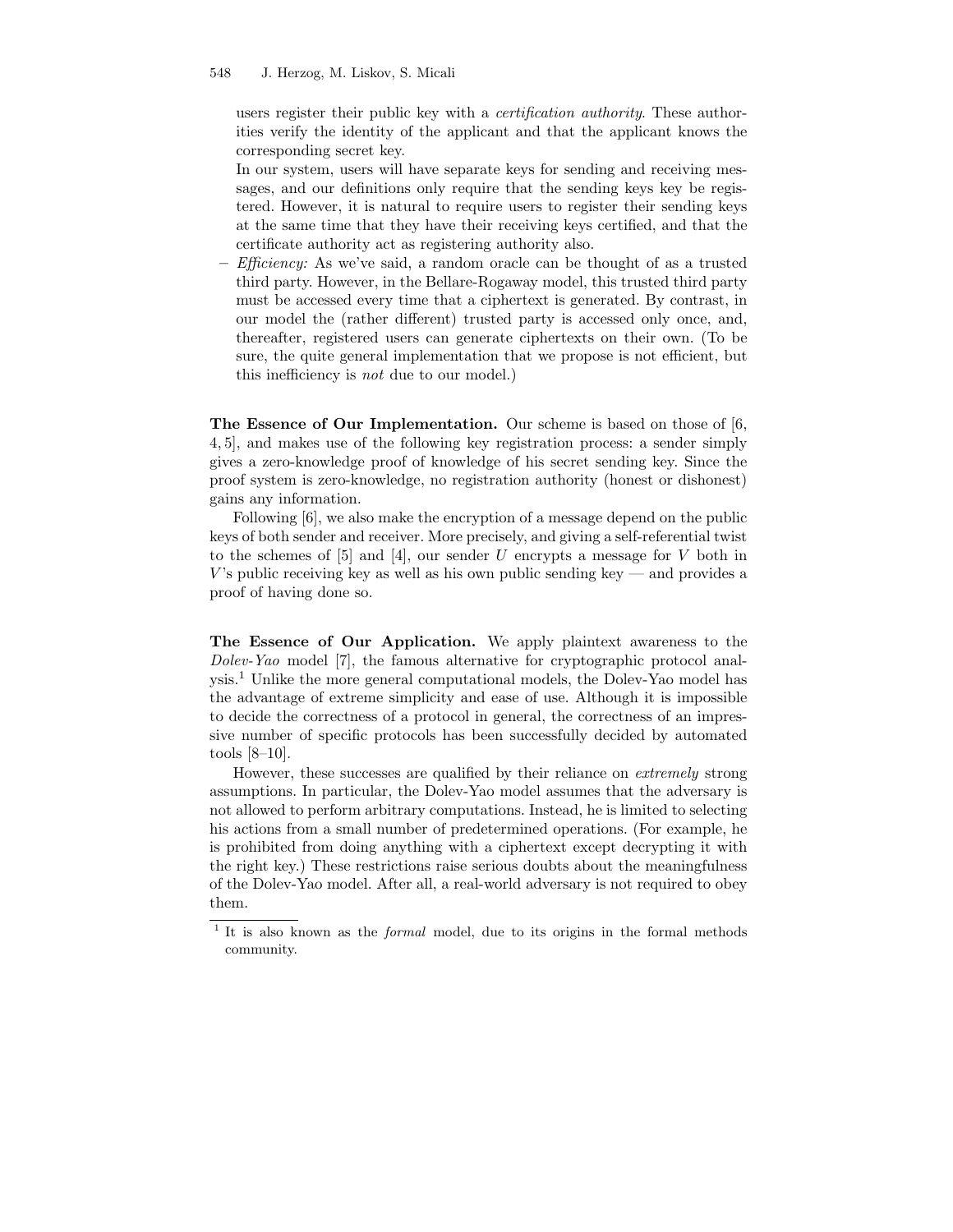However, we show that plaintext awareness ensures that the Dolev-Yao restrictions can be actually enforced in the real world. It is here that the naturalness of our model and implementation matters crucially: were our model in any way abstract or unachievable, we would simply be reducing one abstraction to another. However, since our model is concrete, we show that the Dolev-Yao adversary can be made concrete also.

## 2 Preliminaries

We say that an algorithm (or interactive TM)  $\tilde{A}$  is history-preserving if it "never" forgets" anything. As soon as it flips a coin or receives an input or a message, A writes it on a separate history tape that is write-only and whose head always moves from left to right. The history tape's content coincides with A's internal configuration before A executes any step.

If A is an history-preserving algorithm, then if A appears more than once in a piece of GMR notation  $(e.g., Pr[...; a \stackrel{R}{\leftarrow} A(x);...; b \stackrel{R}{\leftarrow} A(y);...; p(...; a, b, ...)])$ then the history and state of A is preserved from the end of one "use" to the beginning of the next. The notation  $h \stackrel{H}{\longleftarrow} A$  indicates that h is the content of the current history tape of A.

An *adversary* is an efficient history-preserving algorithm (interactive TM).

Following [11], we consider a two-party protocol as a pair,  $(A, B)$ , of interactive Turing machines. By convention, A takes input  $(x, r_A)$  and B takes input  $(y, r_B)$  where x and y are arbitrary and  $r_A$  and  $r_B$  are random tapes. On these inputs, protocol  $(A, B)$  computes in a sequence of rounds, alternating between A-rounds and B-rounds. In an A-round only A is active and sends a message (i.e., a string) that will become an available input to  $B$  in the next  $B$ -round. (Likewise for B-rounds.) A computation of  $(A, B)$  ends in a B-round in which B sends the empty message and computes a private output.

If E is an execution of  $(A, B)$  on inputs  $(x, r_A)$  and  $(y, r_B)$ , then the *output* of A in E (denoted  $OUT_A^{A,B}(x,r_A|y,r_B)$ ) consists of the string z output by A in the last A-round. Similarly,  $OUT_B^{A,B}(x,r_A|y,r_B)$  is the output of B in the same execution. We also define the random distribution  $OUT_A^{A,B}(x, \cdot|y, \cdot)$  to be  $OUT_B^{A,B}(x,r_A|y,r_B)$  where  $r_A$  and  $r_B$  are selected randomly.

We say that an execution of a protocol  $(A, B)$  has security parameter k if the private input of A is of the form  $(1^k, x')$  and the private input of B is of the form  $(1^k, y')$ .

## 3 The Notion of Plaintext Awareness via Key Registration

#### 3.1 Informally

Plaintext-awareness via key registration requires a significantly different definition than those of other plaintext-aware cryptosystems. We insist that not only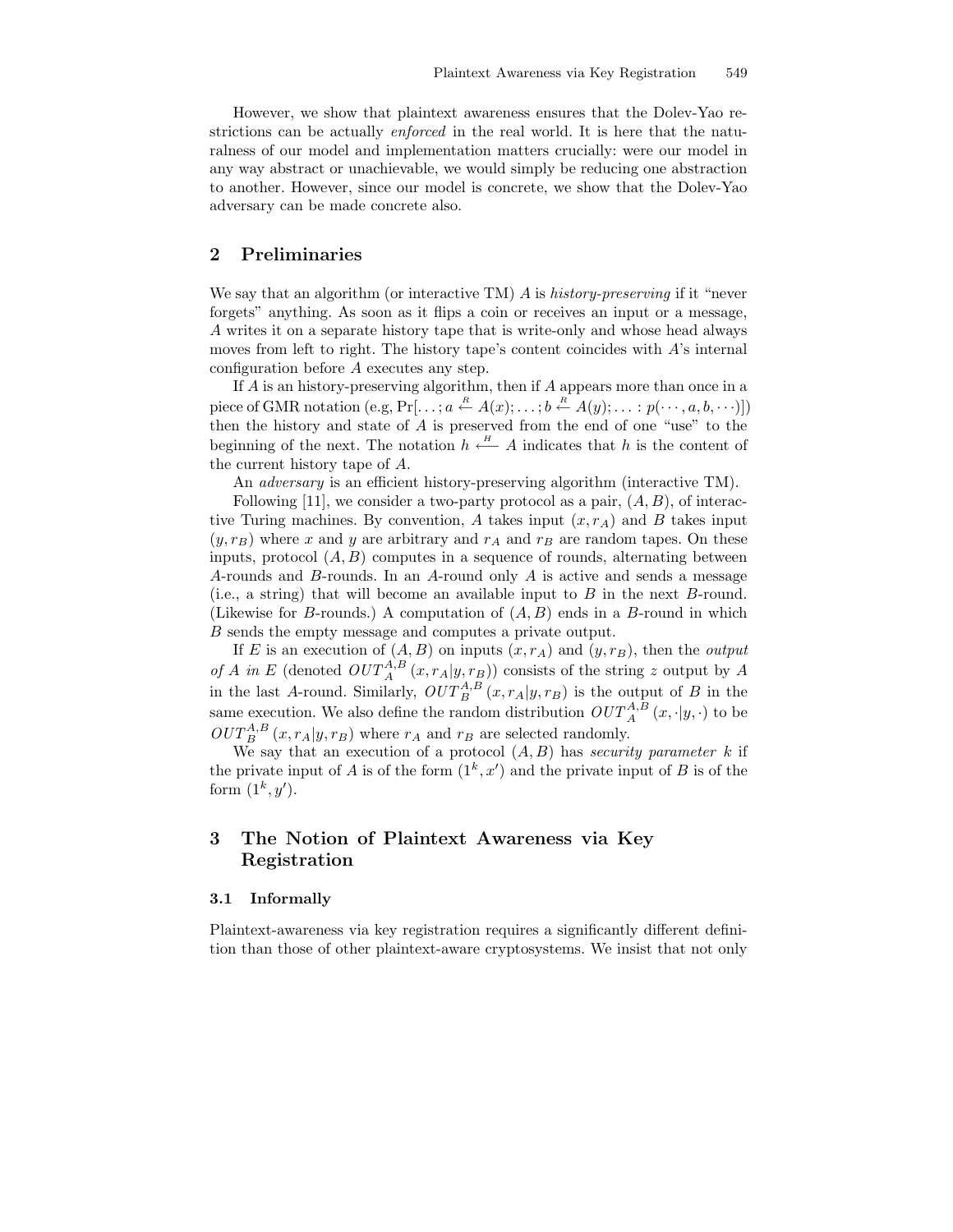the receiver of encrypted messages have a public key but also that the sender have a public key, registered in advance with the registration authority. In this setting, plaintext awareness means the following: the adversary can decrypt any ciphertext it creates, so long as the (apparent) sender has registered its sending key with the proper registration authority.

Also, we ask that plaintext-awareness hold for any key registered with the honest registration authority. However, as mentioned before, the security of our scheme should not depend on the honesty of the registration authority. The scheme should remain CCA-2 secure (i.e., the most secure possible without a trusted third party) even if the registration authority collaborates with the adversary.

A plaintext-aware encryption scheme consists of an encryption scheme (G, E, D), and a key-registration protocol (RU, RA).

Algorithm G is used for the generation of the receiver's encryption and decryption keys. In this model, E and D must also be given the public key of the sender as input.

The sender must participate in the key-registration protocol in order to generate a key. The registration is performed by having  $U$  run protocol RU on input  $1<sup>k</sup>$  with the registration authority running RA on input  $1<sup>k</sup>$ . If the registration is successful, the registration authority simply outputs the key  $e_s$ , and U should also output this key. One can think of the key as then being inserted in a public file or that U is given a certificate for  $e_s$ , but the precise mechanism of the publication is irrelevant here. What is crucial, however, is that the registration protocol be a secure atomic operation. That is, we can think of it as being run one user at a time, in person, and from beginning to end.<sup>2</sup>

It is worth noting that either RU or RA may reject in the registration protocol (presumably when the other party is dishonest), in which case we assume the output is ⊥. For ease in the definitions, we assume that if  $\perp$  is any input to either E or D, the output will also be  $\perp$ .

#### 3.2 More Formally

A registration-based plaintext-aware encryption scheme consists of a pair (G, E, D) and (RU, RA), where

- (G, E, D) is a public-key encryption scheme, where:
	- $\mathsf{G}(1^k)$  produces  $(e_r, d_r)$ , a key pair for the receiver, where k is a security parameter;
	- $E(m, e_r, e_s)$  produces c, where c is a ciphertext, m is the message to encrypt, and  $e_r$  and  $e_s$  are the receiver's and sender's public keys; (The ciphertext  $c$  is assumed to explicitly indicate which public keys were used in its creation.)

<sup>2</sup> Without this assumption, we would have to worry about man-in-the-middle, concurrency and other types of attacks which will obscure both the definitional and implementation aspects of our model.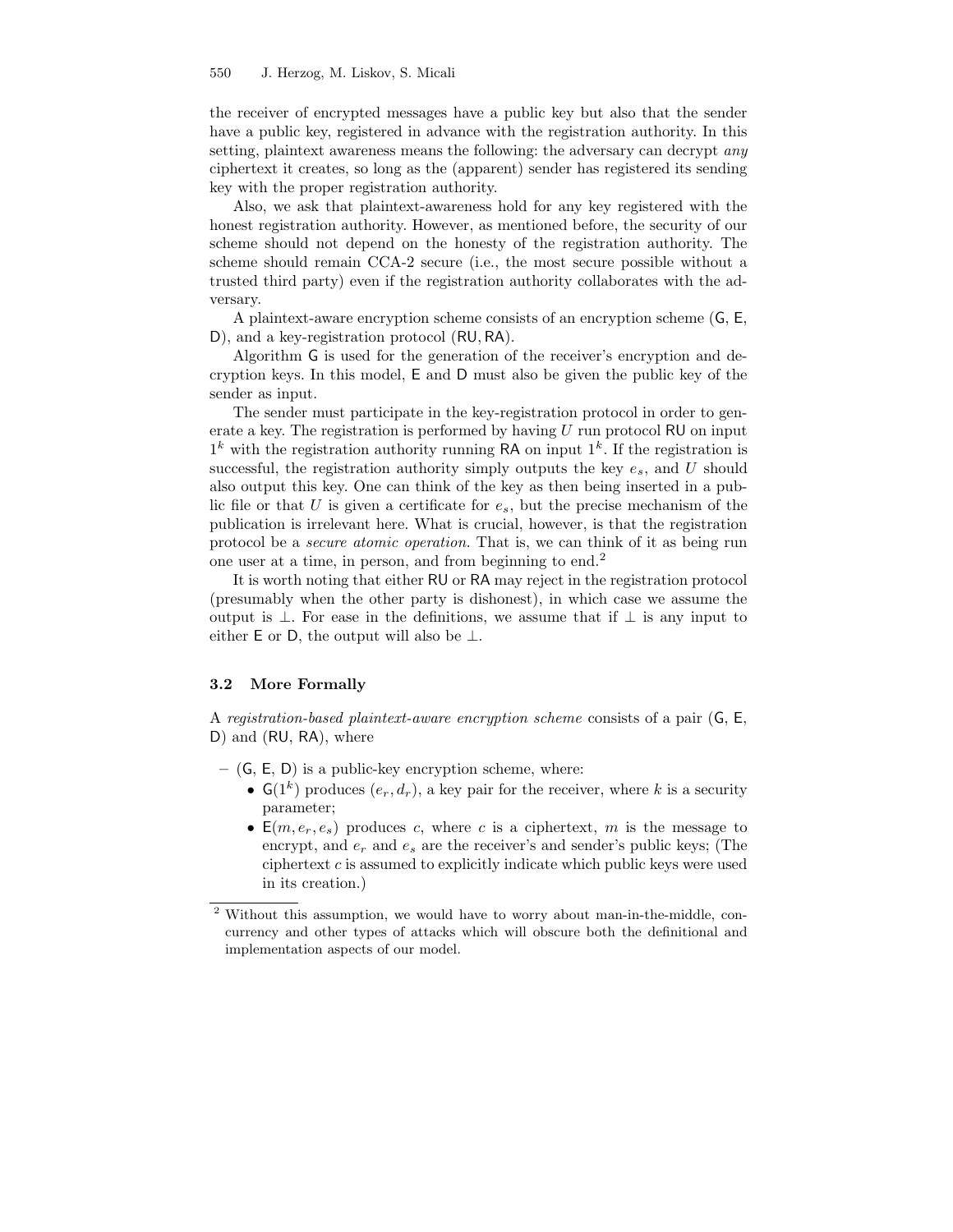- $D(c, d_r, e_s)$  produces m, a message, where c is the ciphertext to decrypt,  $d_r$  is the receiver's private key, and  $e_s$  is the sender's public key. (If the ciphertext is invalid, the output is  $\perp$ .)
- (RU, RA) is a two-party protocol in which both parties should output  $e_s$ , a public key for the sender;

which satisfy the following conditions (in which  $\nu$  is a negligible function):

– Registration Completeness: The key registration protocol between an honest registrant and an honest registration authority will almost always be successful, and the user and the authority will agree on the key.

$$
\forall k
$$
\nPr[  $r_1 \stackrel{R}{\leftarrow} \{0,1\}^*; r_2 \stackrel{R}{\leftarrow} \{0,1\}^*;$ \n
$$
e_s \stackrel{R}{\leftarrow} OUT_{\text{RA}}^{\text{RU},\text{RA}} (1^k, r_1 | 1^k, r_2);
$$
\n
$$
e'_s \stackrel{R}{\leftarrow} OUT_{\text{RU}}^{\text{RU},\text{RA}} (1^k, r_1 | 1^k, r_2);
$$
\n
$$
e_s = e'_s \neq \perp
$$
\n
$$
= 1 - \nu(k)
$$

– *Encryption Completeness*: If an honest sender encrypts a message  $m$  into a ciphertext  $c$ , then the honest recipient will almost always decrypt  $c$  into  $m$ .

$$
\forall k, \forall m \in \{0, 1\}^k
$$
  
Pr[  $e_s \stackrel{R}{\leftarrow} OUT_{\text{RU}}^{\text{RU},\text{RA}} (1^k, \cdot | 1^k, \cdot);$   
 $(e_r, d_r) \stackrel{R}{\leftarrow} \mathsf{G}(1^k);$   
 $c \stackrel{R}{\leftarrow} \mathsf{E}(m, e_r, e_s);$   
 $g \stackrel{R}{\leftarrow} \mathsf{D}(c, d_r, e_s) :$   
 $g = m$   $] = 1 - \nu(k)$ 

– Honest Security: If recipient and sender are honest, the encryption is adaptively chosen-ciphertext secure even if the adversary controls the registration authority.

> $∀$  oracle-calling adversaries A,  $∀$  sufficiently large  $k$  $\Pr[(d_r, e_r) \stackrel{R}{\leftarrow} \mathsf{G}(1^k);$

$$
\Pr[\ (a_r, e_r) \leftarrow G(1^{\circ}); \\
e_s \stackrel{\text{R}}{\leftarrow} OUT_{\text{RU}}^{\text{RU},\text{A}} (1^k, \cdot | 1^k, \cdot); \\
m_0, m_1 \stackrel{\text{R}}{\leftarrow} A^{D(\cdot, d_r, \cdot)} (e_r, e_s); \\
b \stackrel{\text{R}}{\leftarrow} \{0, 1\}; \\
c \stackrel{\text{R}}{\leftarrow} \mathsf{E}(m_b, e_r, e_s); \\
g \stackrel{\text{R}}{\leftarrow} A^{D(\cdot, d_r, \cdot) - \{c\}}(c) : \\
b = g \qquad \qquad ] \leq \frac{1}{2} + \nu(k)
$$

where

- $m_0$  and  $m_1$  have the same length, and
- $D(\cdot, d_r, e_s) \{c\}$  is the oracle that returns  $D(c', d_r, e_s)$  if  $c' \neq c$  and returns  $\perp$  if  $c' = c$ .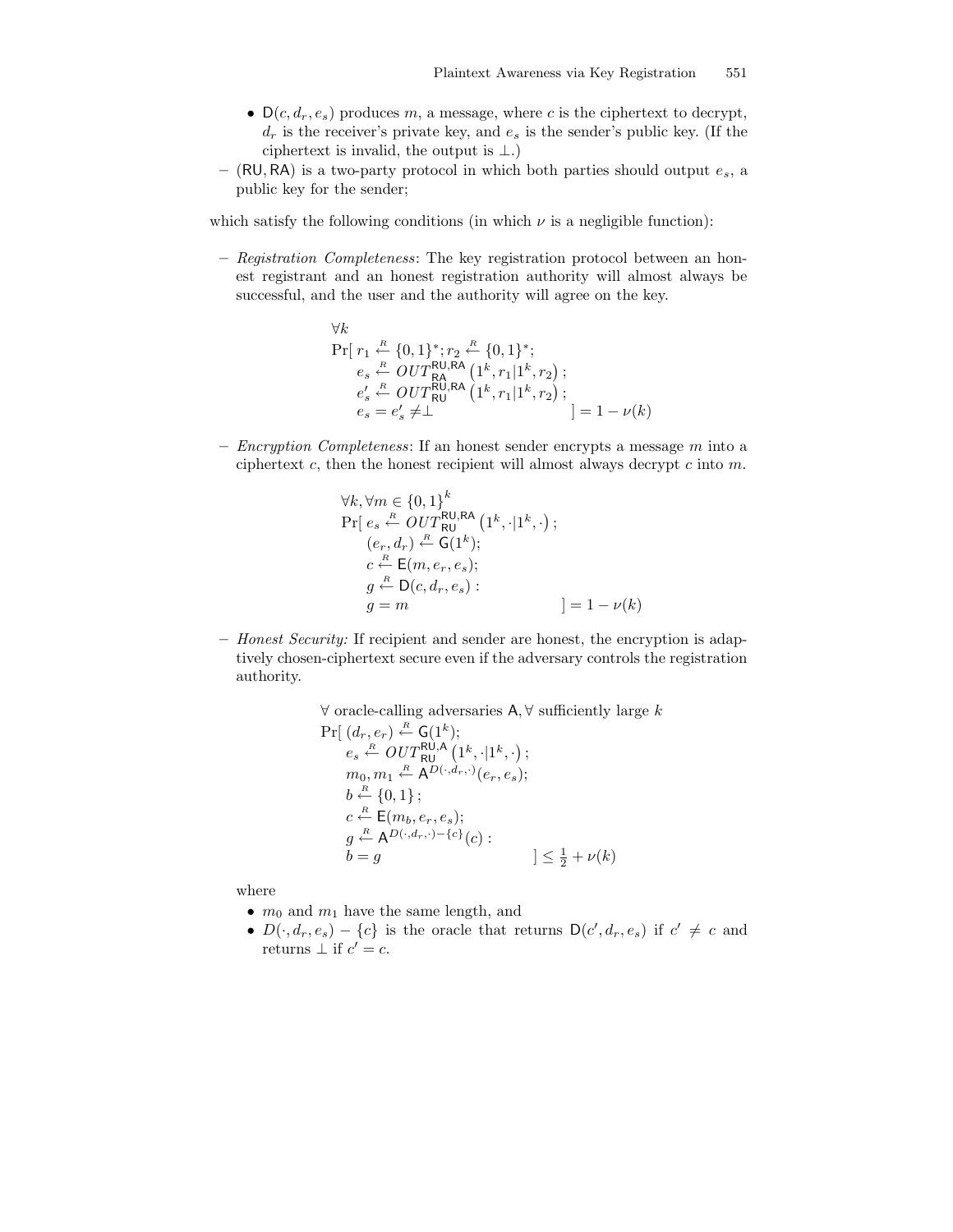Note that if  $e_s = \perp$  the adversary will get only  $\perp$  from the oracle, and  $c = \perp$ as well, so the probability of success will be just  $1/2$ . Also, recall that the adversary is assumed to be history-preserving, so that it remembers every input it has ever seen.

– Plaintext Awareness: If the registration authority is honest and player X (either the adversary or an honest player) registers a key, then the adversary can decrypt any string it sends to an honest participant ostensibly by X:

$$
\forall \text{ adversaries A}, \forall X \in \{A, RU\}, \exists \text{ efficient algorithm } S_X, \forall \text{ s.l. } k
$$
\n
$$
\Pr[\ (e_r, d_r) \stackrel{\text{R}}{\leftarrow} G(1^k);
$$
\n
$$
e_X \stackrel{\text{R}}{\leftarrow} OUT_{\text{RA}}^{\text{RRA}}(e_r, \cdot | 1^k, \cdot);
$$
\n
$$
h \stackrel{\text{H}}{\leftarrow} A;
$$
\n
$$
c \stackrel{\text{R}}{\leftarrow} A^{\text{D}(\cdot, d_r, \cdot)}(e_X, e_r);
$$
\n
$$
S_X(h, c, e_r, e_X) = \text{D}(c, d_r, e_X) \ge 1 - \nu(k)
$$

**Remarks.** Note in the definition of plaintext awareness that if  $X = RU$ , then it expects its input to be  $1^k$  and not  $e_r$ . Hence, we assume that if RU finds input  $e_r$  that it extracts  $1^k$  from it and proceeds as normal.

Also in the definition of plaintext-awareness, if the sender key is registered by an honest participant  $(X = RU)$  then h, the history of the adversary, will be empty.

Lastly, note that these definitions do not guarantee anonymity of the sender. That is, senders must register their keys, and so it might be that they can no longer send messages without their name attached in some way. We note three things with respect to this.

- 1. If plaintext-awareness is not required, a sender may simply use an unregistered key. Plaintext awareness will no longer be guaranteed, but chosen ciphertext security will still hold.
- 2. Each registered key does not necessarily represent a sender but rather one incarnation of a sender. Senders may register many keys in order to bolster their anonymity.
- 3. Lastly, we note that in our motivating application, channels will be authenticated anyway, so this is no additional loss. Indeed, authentication is almost necessary, as our definition guarantees only that a message encrypted under a registered key will be known to the party that registered that key.

We choose to regard the possibility of sender authentication as an opportunity rather than a drawback, and use it in an essential way in our implementation.

## 4 Implementing Plaintext Awareness via Key Registration

Our scheme uses non-interactive zero-knowledge proofs (e.g. [12–15]) in order to enhance encryption security. This approach has been pioneered by Naor and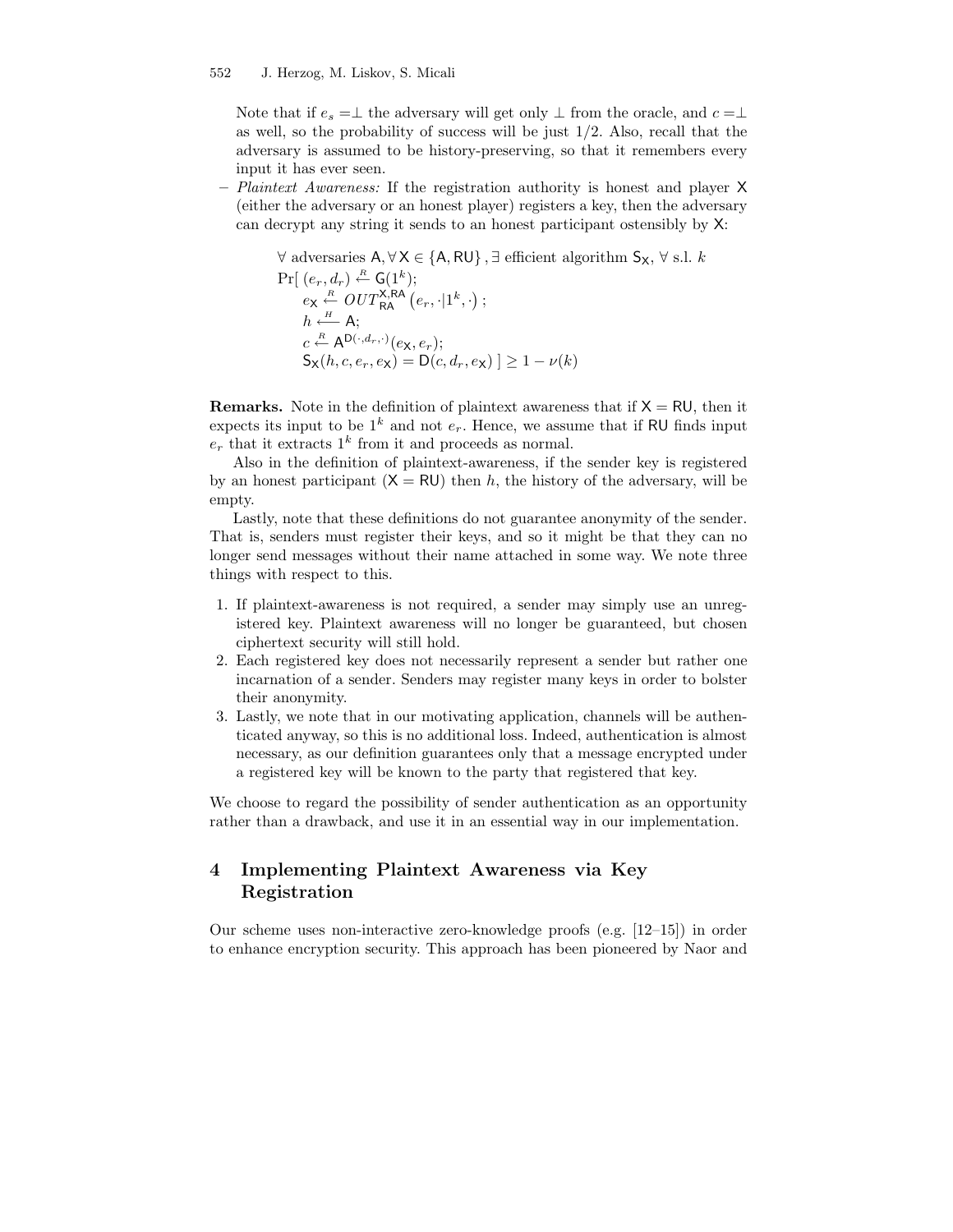Yung [5], and greatly refined by Sahai [4]. Another fount of inspiration comes from the work of Rackoff and Simon [6] which used a very powerful registration authority (indeed, one that chooses every user's secret keys) to obtain chosenciphertext security.

We make use of the following three cryptographic tools:

- $-$  (G', E', D'), a semantically secure cryptosystem in the sense of [16].
- $(f, P, V, S)$ , a non-malleable NIZK proof system for NP in the sense of [4], where  $P$  is the proving algorithm,  $V$  is the verification algorithm,  $S$  is the simulator, and  $f(k)$  is the length of the reference string for security parameter k.
- a zero-knowledge proof of knowledge for NP, and [17, 18, 11].
- Authenticated channels that allow a recipient to determine if a ciphertext  $(c, e, e')$  was sent by the entity that registered the sending key  $e'$ .

The first three of the above rely only upon the existence of trapdoor permutations. The authenticated channels may introduce additional assumptions.

#### 4.1 The Scheme  $S$

The scheme  $S = (G, \mathcal{E}, \mathcal{D}, \mathcal{RU}, \mathcal{RA})$  is as follows.<sup>3</sup>

- $-$  G (receiver key generation): Generate  $(e_1, d_1)$  and  $(e_2, d_2)$  according to  $\mathsf{G}'(1^k)$ . Pick a random  $\sigma$  from  $\{0,1\}^{f(k)}$ . The public (receiver's) key is  $e_r = (e_1, e_2, \sigma)$ and the secret key is  $d_r = (d_1, d_2)$ .
- $-$  RU and RA: First, Generate  $(e_3, d_3)$  according to  $\mathsf{G}'(1^k)$ . The public (sender's) key is  $e_s = e_3$ . Next, we engage in a zero-knowledge proof of knowledge that the user knows  $d_3$ . If the zero-knowledge proof of knowledge terminates correctly,  $R\mathcal{A}$  outputs the sender's public key, otherwise it outputs  $\perp$ .  $\mathcal{R}\mathcal{U}$  outputs e<sup>s</sup> so long as the zero-knowledge proof of knowledge was not aborted, otherwise it outputs ⊥.
- $\mathcal{E}$ , on input  $(m, (e_1, e_2, \sigma), (e_3))$  first computes  $c_1 = \mathsf{E}'(e_1, m), c_2 = \mathsf{E}'(e_2, m)$ , and  $c_3 = \mathsf{E}'(e_3,m)$ . Here, naturally,  $e_1, e_2$ , and  $\sigma$  are from the receiver's public key, while  $e_3$  is the sender's public key. Then, it computes  $\pi$ , a nonmalleable NIZK proof that  $c_1, c_2$ , and  $c_3$  all encrypt the same message relative to  $e_1, e_2$ , and  $e_3$ , respectively. It outputs  $(c_1, c_2, c_3, \pi)$ .
- $-$  D, on input  $((c_1, c_2, c_3, \pi), (e_1, e_2, \sigma, d_1, d_2), (e_3))$  first determines if the ciphertext  $(c_1, c_2, c_3, \pi)$  was sent by the entity that registered  $e_3$ . (Authenticated channels are essential for this step.) If not, it outputs  $\perp$ . If so, it then determines if  $\pi$  is a valid proof that  $c_1, c_2$  and  $c_3$  are encryptions of the same message under  $e_1, e_2$  and  $e_3$ , respectively, relative to the reference string  $\sigma$ . If so, it outputs  $\mathsf{D}'(d_1, c_1)$ . Otherwise, it outputs  $\bot$ .

<sup>&</sup>lt;sup>3</sup> In these definitions, we liberally assume that any secret key contains any needed information from the associated public key.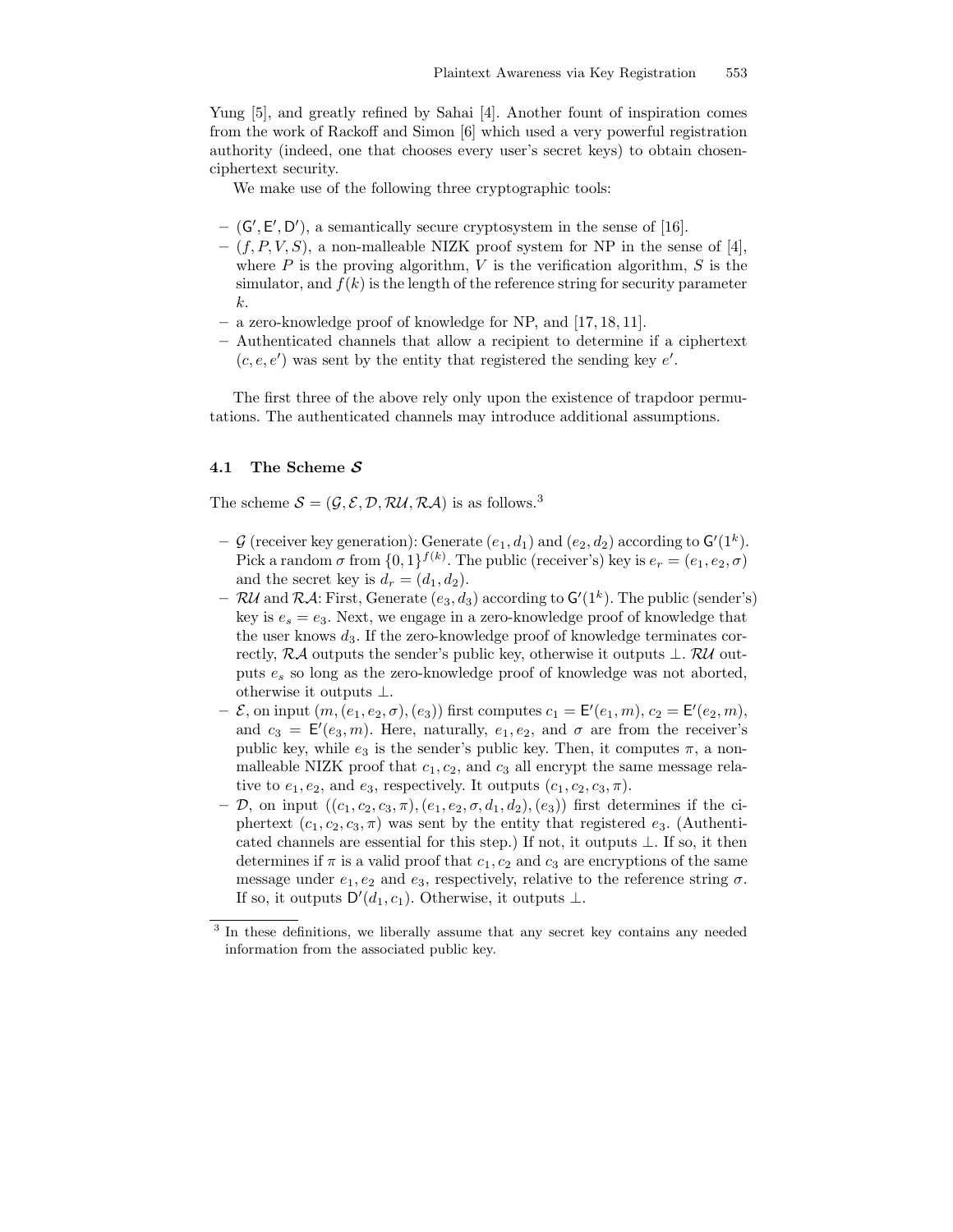#### 4.2 Security of  $S$

S Satisfies Registration Completeness. This is natural: the registration process is a zero-knowledge protocol. By its completeness property, an honest prover will almost always be able to prove a true theorem  $(e_s)$  to an honest verifier if it possesses a witness  $(d_s)$ . Since the honest registrant has access to the witness and engages in the protocol honestly, the honest registration authority will almost always accept the proof and output the public key, and the user will output the same key.

S Satisfies Encryption Completeness. This should be clear. If the sender is honest, then it produces  $(c_1, c_2, c_3, \pi)$  where  $c_1, c_2$  and  $c_3$  all contain the same plaintext m and  $\pi$  is an honest proof of that fact. Since the proof is honest, the recipient will almost always accept it and decrypt  $c_1$  to receive m, the same message encrypted by the sender.

S Satisfies Honest Security. We will prove chosen-ciphertext security by the contrapositive. Suppose there is an adversary A that succeeds in an adaptive chosen ciphertext attack against an honest sender and an honest recipient. We will give two reductions,  $R$  and  $R'$ , and we will prove that one of the two must break the underlying encryption scheme.

R simulates the adversary A so as to break the semantic security of the underlying encryption scheme  $(G', E', D')$ . So, on input  $(e, 1^k)$ , R runs as follows:

- 1. First, we create the receiver's public key  $(e_1, e_2)$  and the sender's public key  $(e_3)$  as follows. Pick a at random from  $\{1,2\}$ . Set  $e_{3-a}$  to be e and set  $(e_a, d_a) \stackrel{R}{\leftarrow} G'(1^k)$ . Generate  $\sigma$  according to the simulator S for the NIZK proof system<sup>4</sup>. Set  $(e_3, d_3) \stackrel{R}{\leftarrow} \mathsf{G}'(1^k)$ .
- 2. Run A on input  $((e_1, e_2, \sigma), (e_3))$ . Whenever A asks for a decryption of  $(c'_1, c'_2, c'_3, \pi')$ , encrypted with sending key  $e'$ , we check the correctness of  $\pi'$  using V. If it verifies, we decrypt  $c'_a$  using  $d_a$  and output that as the result. Otherwise we return  $\perp$ .
- 3. Eventually A will output  $(m_0, m_1)$  Output  $(m_0, m_1)$  and obtain challenge c. For notation later, let us say that  $m_\beta$  is the message c encrypts.
- 4. We then simulate the ciphertext challenge for A. Pick b at random from  $\{0,1\}$ . Let  $c_a \stackrel{R}{\leftarrow} E'(e_a, m_b)$ , and set  $c_{3-a} \stackrel{R}{\leftarrow} c$ . With probability 1/2, let  $c_3 \stackrel{R}{\leftarrow} \mathsf{E}'(e_3, m_b)$  and otherwise, let  $c_3 \stackrel{R}{\leftarrow} \mathsf{E}'(e_3, m_{1-b})$ . Fake the NIZK proof  $\pi$  using the simulator S.
- 5. Run A on input  $(c_1, c_2, c_3, \pi)$ .
- 6. Again, whenever A asks for a decryption, we check the proof and decrypt using  $d_a$ .
- 7. Eventually A outputs an answer b'. If  $b = b'$ , output b'. Otherwise, output a random bit.

 $<sup>4</sup>$  Here, we assume the simulator S is history-preserving.</sup>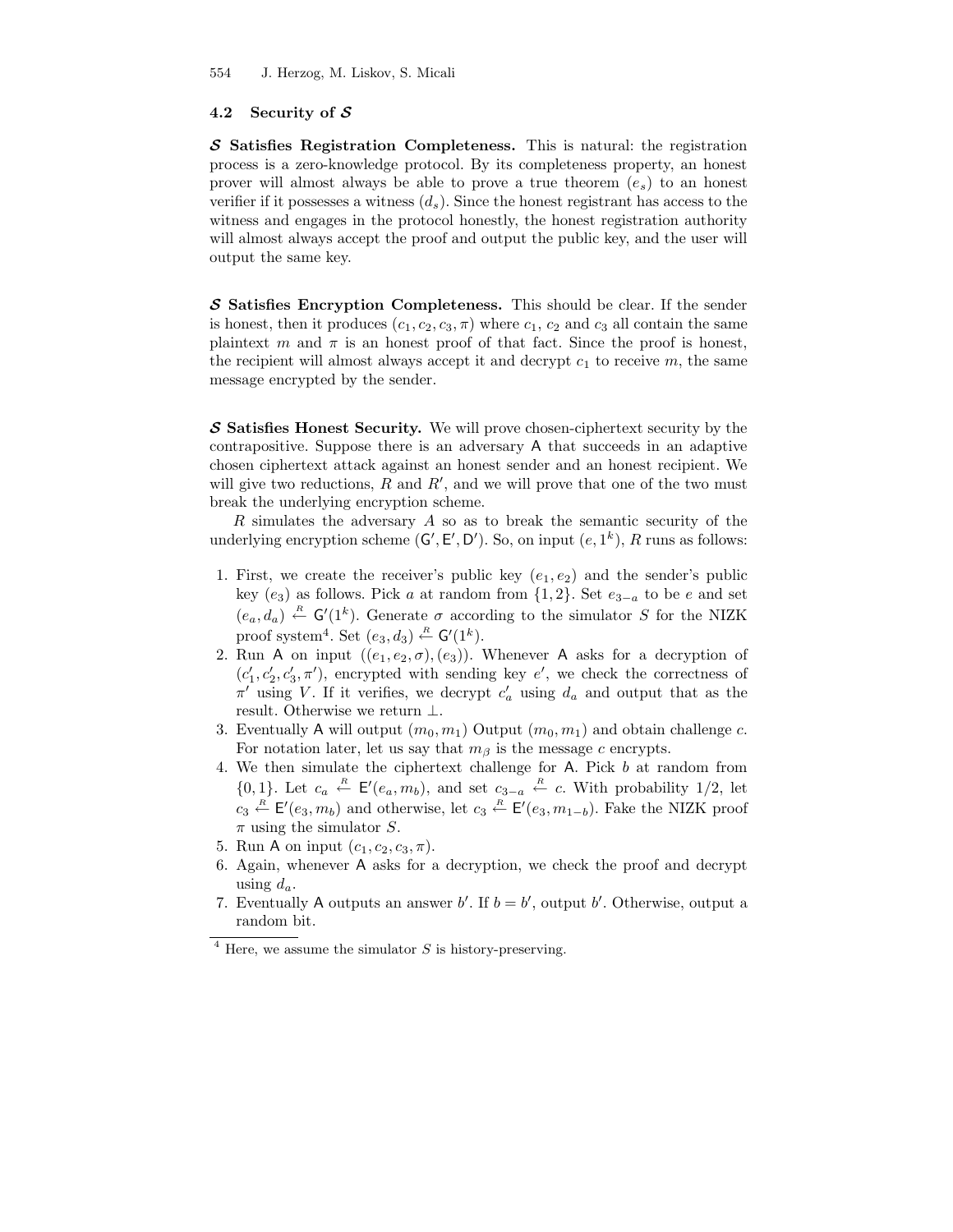There are three kinds of input the adversary can get.

- I. First, it is possible that  $c_1, c_2$ , and  $c_3$  all encrypt the same message  $m_\beta$ . In this case, the input given to the adversary is indistinguishable from the input in the real attack the adversary succeeds in. Thus, the adversary must return  $\beta$  with probability  $1/2 + \epsilon$ , where  $\epsilon$  is some non-negligible function of k.
- II. Second, it may be that  $c_1$  and  $c_2$  both encrypt the same message  $m_\beta$  but c<sub>3</sub> encrypts  $m_{1-\beta}$ . Let x be such that in this case, the adversary returns  $\beta$ with probability  $x$ .
- III. Finally, it may be that  $c_1$  and  $c_2$  encrypt different messages. Note that there are two subcases:
	- $c_a$  and  $c_3$  encrypt the same message while  $c_{3-a}$  encrypts the other, and  $− c_{3-a}$  and  $c_3$  encrypt the same message while  $c_a$  encrypts the other

These two cases are indistinguishable to the adversary. Since the adversary cannot make any proofs of false theorems, the oracle will return  $\perp$  if the adversary ever makes a decryption query when  $c_1$  and  $c_2$  encrypt different messages. Thus, the case  $a = 1$  and the case  $a = 2$  give the same distribution. (See [4]. This is just like one of the main details from Sahai's proof that his scheme is CCA2-secure.)

Let  $m_{\beta}$  be the message encrypted in c<sub>3</sub>, and let y be such that in this case the adversary returns  $\beta'$ .

This reduction is parameterized by the values  $x$  and  $y$ , both of which can be chosen by the adversary. However, we will show that the only value of interest to us is  $x$ . In fact, we will show that for almost all values of  $x$ , the above reduction breaks the security of  $(G', E', D')$ . However, the reduction R will not work for certain values of x, so we give a different reduction  $R'$  and show that it does.

To begin: what is the probability that  $R$  returns the correct answer? Again, we consider two cases: when  $b = \beta$  and when  $b \neq \beta$ :

- In the case that  $b = \beta$ , the adversary sees an input of type I with probability  $1/2$ . When the adversary sees an input of type I, R is correct with probability  $\left(\frac{1}{2} + \epsilon\right) + \frac{1}{2}\left(\frac{1}{2} - \epsilon\right) = \frac{3}{4} + \frac{\epsilon}{2}$ . If the adversary does not see an input of type I though  $b = \beta$  then it sees an input of type II, in which case R is correct with probability  $x + (1 - x)/2$  (since whenever the adversary returns  $\beta$  in an input of type 2,  $R$  is correct, and the rest of the time,  $R$  is correct with probability 1/2). Thus, the total probability that R is correct when  $b = \beta$  is  $\frac{1}{2}((3/4+\epsilon/2)+(1/2+x/2)).$
- Now let us examine the case that  $b \neq \beta$ . Any time this is true, we give input type III to the adversary. However, with probability  $1/2$ ,  $m_b$  encrypted into  $c_3$  and with probability 1/2,  $m_{1-b}$  is encrypted into  $c_3$ . (Recall, these two cases are indistinguishable to the adversary.) Thus, the adversary returns  $b$ with probability  $\frac{1}{2}y + \frac{1}{2}(1 - y)$ , and otherwise returns  $1 - b$ . In this case, our total probability of being correct is  $(y/4) + (1 - y)/4 = 1/4$ , since we are only correct when the adversary returns  $1 - b$ , and then, only half the time.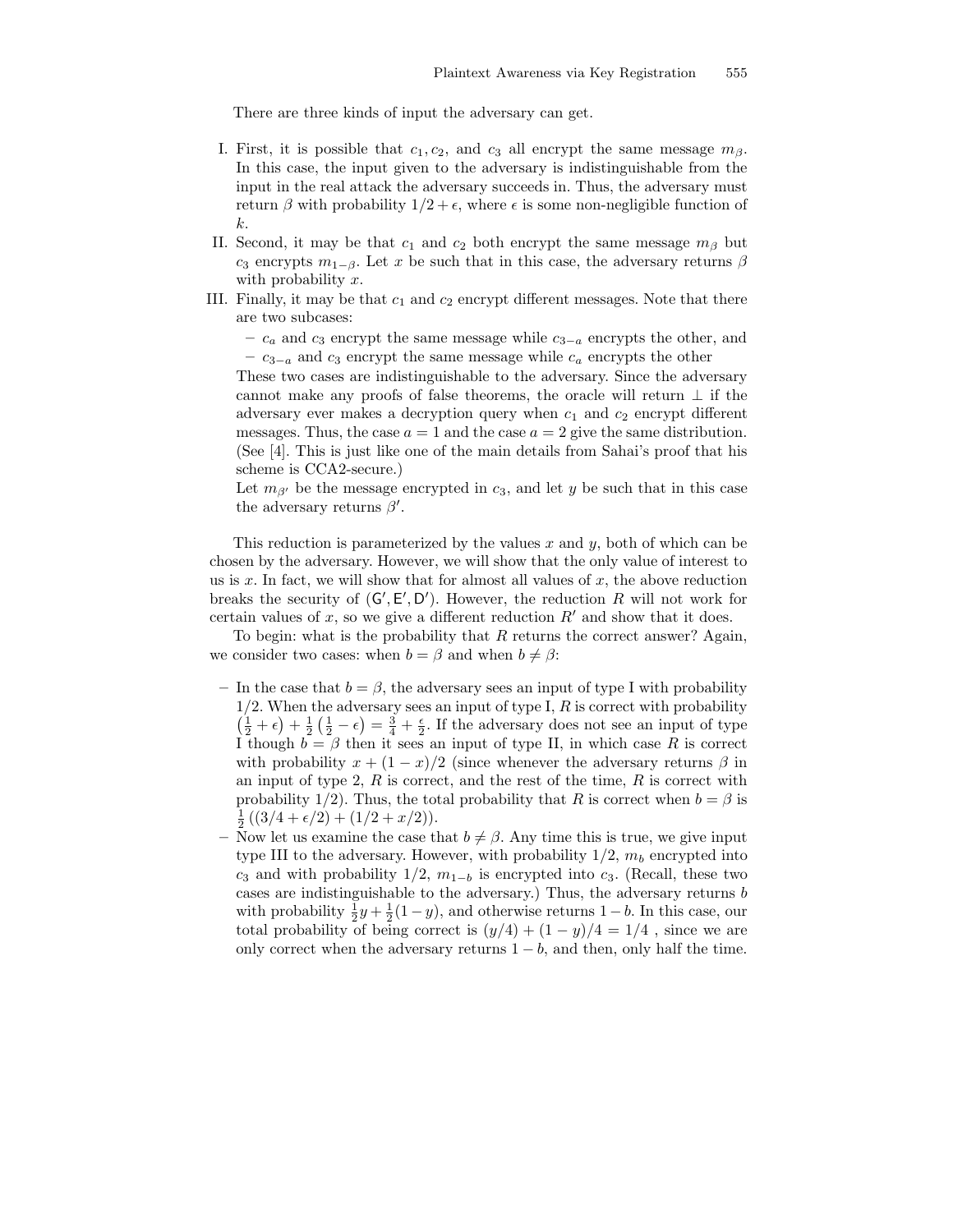Taking into account all cases, the probability that R is correct is

$$
\frac{1}{2}\left(\frac{1}{2}(3/4+\epsilon/2)+\frac{1}{2}(1/2+x/2)+\frac{1}{4}\right)
$$

This expression evaluates to

$$
\frac{3}{16} + \frac{6}{8} + \frac{1}{8} + \frac{x}{8} + \frac{1}{8} = \frac{7}{16} + \frac{6+x}{8}.
$$

Now if  $\epsilon + x$  is non-negligibly different from 1/2 then the above expression is also, and R breaks  $(G', E', D')$ . If, on the other hand,  $x \approx 1/2 - \epsilon$ , then we can use A to break the security of  $(G, E', D')$  directly. Let R' be the reduction that works as follows, on input e:

- 1. Generate  $(e_1, d_1)$  and  $(e_2, d_2)$  by running  $\mathsf{G}'(1^k)$ . Generate  $\sigma$  according to the simulator  $S$  for the NIZK proof system. Set  $e_3$  to  $e$ .
- 2. Run A on input  $((e_1, e_2, \sigma), (e_3))$ . Whenever A asks for a decryption query we check the correctness of the included NIZK proof using  $V$ . If it verifies, we decrypt  $c_1$  using  $d_1$  and output that as the result, otherwise we return ⊥.
- 3. Obtain  $m_0, m_1$  as the output of A. Output  $(m_0, m_1)$  and obtain challenge c. For notation later, let us say that  $m_\beta$  is the message c encrypts.
- 4. Pick b at random from  $\{0,1\}$ . Let  $c_1 \stackrel{R}{\leftarrow} \mathsf{E}'(e_1,m_b)$ , let  $c_2 \stackrel{R}{\leftarrow} \mathsf{E}'(e_2,m_b)$ , and let  $c_3$  be  $c$ .
- 5. Fake the NIZK proof  $\pi$  using the simulator S (which we assume to be historypreserving).
- 6. Run A on input  $(c_1, c_2, c_3, \pi)$ . Again, whenever A asks for a decryption, we check the proof and decrypt using  $d_1$ . Eventually A outputs an answer  $b'$ . Output  $b'$ .

The proof that R' works is simple. If R' picks  $b = \beta$  then A outputs b with probability  $1/2+\epsilon$ . If R' picks  $b \neq \beta$  then A sees input type II and so it outputs b with probability  $x = 1/2 - \epsilon + \nu'$  where  $\nu'$  is (positively or negatively) negligible. Thus in either case, we output  $\beta$  with probability at least  $1/2 + \epsilon - |\nu'/2|$ .

S Enjoys Plaintext Awareness. This is fairly simple, and we show it informally. There are two cases. If  $X = \mathsf{RU}$ , then  $e_\mathsf{X}$  was registered by an honest user. Hence, when the adversary creates a ciphertext ostensibly from that honest user, it will fail to decrypt. (The use of authenticated channels will tell the receiver that it was sent by the adversary, and not the entity that registered  $e_{\mathbf{X}}$ .) Hence,  $S_X$  simply outputs  $\perp$  on all input.

In the other case,  $X = A$ , and the adversary registered  $e_X$ . We extract plaintext as follows. On input  $(h, (c_1, c_2, c_3, \pi), e_r, e_{\mathsf{X}})$ , we use h to rewind the adversary to the point where A engages in key registration with RA. We then use the extractor from the interactive zero knowledge proof of knowledge to find a value d, the secret key associated with  $e_{\mathsf{X}}$ . We then check  $\pi$ ; if  $\pi$  is invalid, we output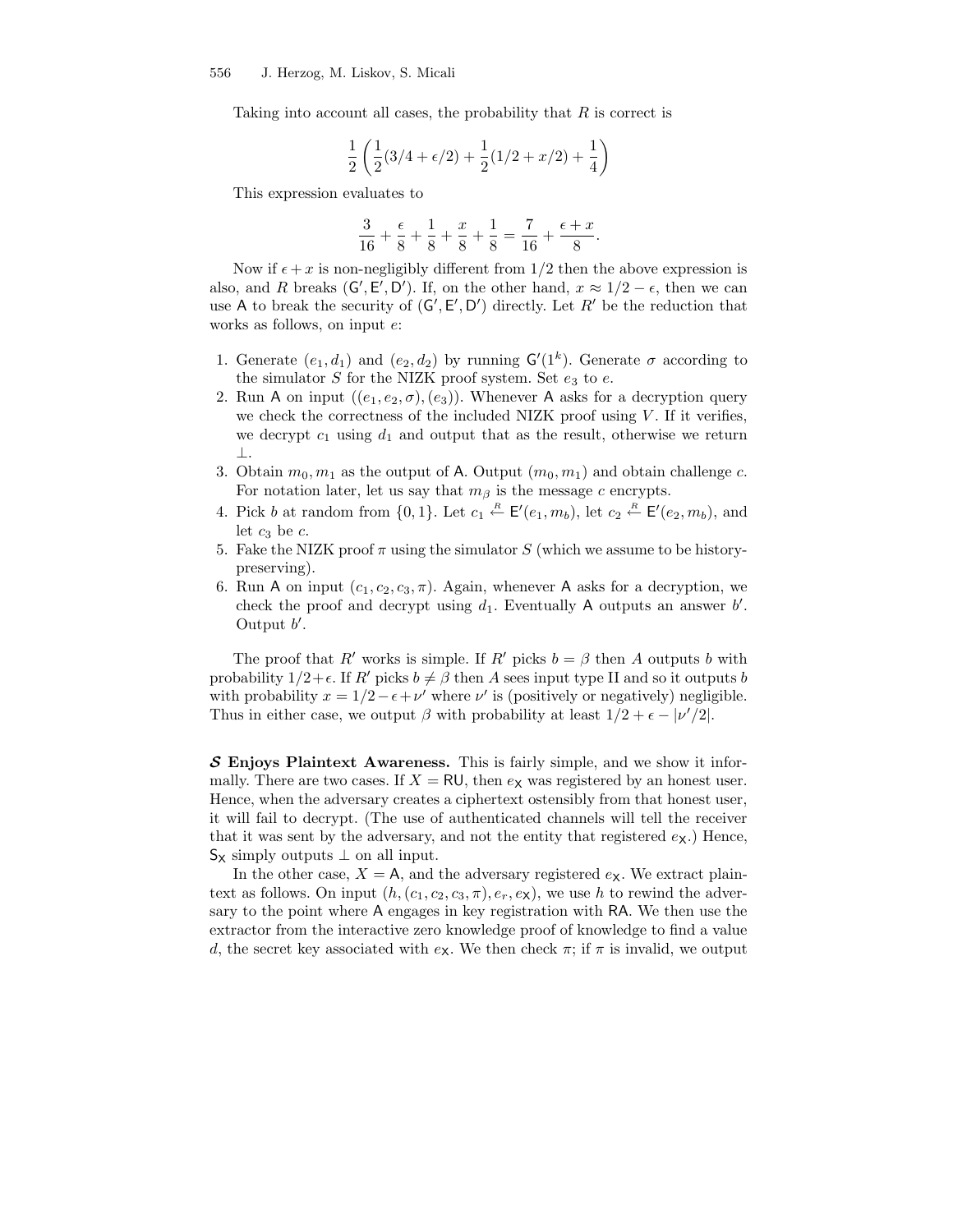⊥. Otherwise, we use d to decrypt  $c_3$  and give the result as the answer. From the extractibility property of the proof system,  $d$  must be a secret key relative to key so this answer is correct.

However, we do need to show that the decryption under  $d$  will always be the same as the decryption under  $d_r$ . If the proof  $\pi$  in c is invalid, then certainly we are correct to output  $\bot$ . If  $\pi$  is valid, then by the soundness of the NIZK proof system, it must be that  $c_1, c_2$ , and  $c_3$  all encrypt the same message, so we are still correct.

### 5 Plaintext Awareness and the Dolev-Yao Adversary

We conclude by considering a naturally-arising application of plaintext-awareness: the adversary of the Dolev-Yao model of cryptographic protocols [7].

The Dolev-Yao model is an alternate model of cryptographic protocol execution which grew out of the formal methods community. It differs from the standard, computational, model in two important ways:

- 1. The representation of messages, and
- 2. The ability of the adversary.

In this model, messages are not bit-strings but parse trees. The atomic elements (leaves) are considered to be abstract symbols with no internal structure, and are partitioned into three sets: names  $(\mathcal{M})$ , random numbers  $(\mathcal{R})$  or keys  $(\mathcal{K}_{Pub}$ and  $\mathcal{K}_{Priv}$ .<sup>5</sup> Compound messages are formed using two operations:

$$
-~\mathit{encrypt}: \mathcal{K}_{Pub} \times \mathcal{A} \to \mathcal{A} \newline - ~\mathit{pair}: \mathcal{A} \times \mathcal{A} \to \mathcal{A}
$$

We denote  $\mathit{encrypt}(K, M)$  by  $\{M\}_{K}$ , and denote  $\mathit{pair}(M, N)$  by MN. We denote by  $A$  the set of all messages. Because messages are parse trees, every message has a unique interpretation. We assume for our purposes that the algebra contains a finite number of atomic elements, though the model itself has no such restriction.

Whereas the standard adversary is an arbitrary algorithm, the Dolev-Yao adversary is much more limited. As in the standard model, the adversary is able to know all public and predictable values. Likewise, the adversary controls the network in both models, meaning that it sees and routes all traffic between honest participants. However, when it comes to the ability of the adversary to create new messages, the two models sharply differ.

Where the standard adversary is able to create any efficiently computable bit-string, the Dolev-Yao adversary can only create new parse trees by applying to known ones a limited number of operations: pairing, separation of pairs, encryption in public keys, and decryption in known keys. Formally, the power of the Dolev-Yao adversary to create new messages is given by a set-theoretic operation:

<sup>5</sup> We will only consider the case of asymmetric encryption, though the Dolev-Yao models symmetric encryption also.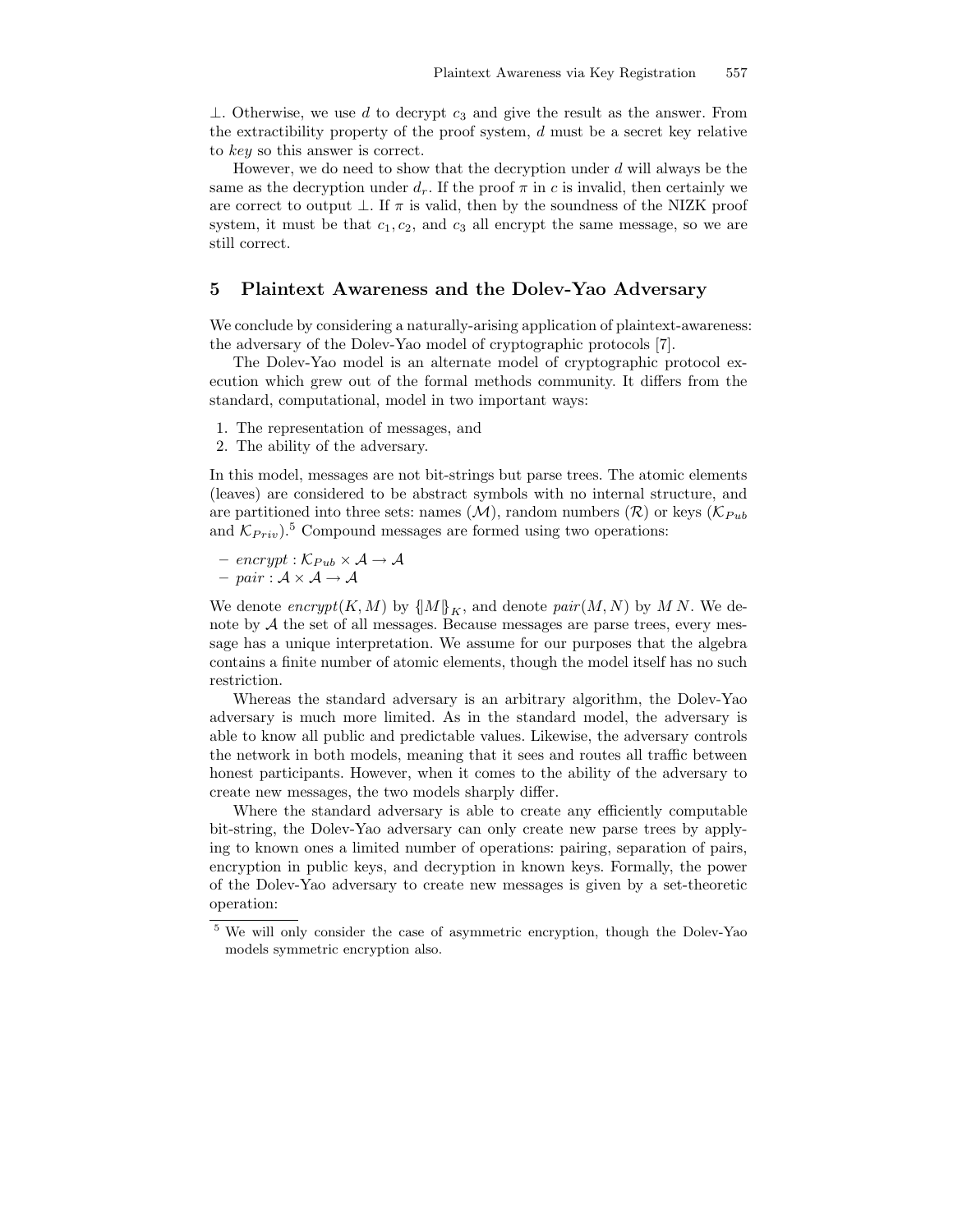**Definition 1 (Closure)** The closure of S, written  $C[S]$ , is the smallest set such that:

1.  $S \subseteq C [S],$ 2. If  $\{M\}_{K} \in C[S]$  and  $K^{-1} \in C[S]$ , then  $M \in C[S]$ , 3. If  $M \in C[S]$  and  $K \in C[S]$ , then  $\{M\}_K \in C[S]$ , 4. If  $M N \in C[S]$ , then  $M \in C[S]$  and  $N \in C[S]$ , and 5. If  $M \in C[S]$  and  $N \in C[S]$ , then  $M N \in C[S]$ .

(It is assumed that S contains all public values such as names and public keys.) It is the central assumption of the Dolev-Yao model that the closure operation is the extent of the adversary's ability to manipulate cryptographic material:

Definition 2 (Formal Adversary) The formal adversary is a non-deterministic process on A that, given a set S of messages, produces messages in  $C[S]$ .

The Dolev-Yao is an attractive model in which to work. Proofs are simple and easily found, and protocol verification is easily automated. However, it is not clear how the Dolev-Yao model relates to the standard computational model. The above restriction makes the formal adversary seem fairly weak: the standard adversary can certainly calculate any value available to the formal adversary, and many more besides. Hence, security against the formal adversary seems like a fairly weak property. However, it turns out that if the underlying cryptography is plaintext aware, then the standard adversary is no more powerful than the formal adversary. That is, computational cryptography can limit the computational adversary to this closure operation.

To formalize the limitation on the formal adversary in terms of computational cryptography, we need to somehow translate the parse-tree messages of the Dolev-Yao model into bit-strings. To do this, we adapt the "encoding" operation from Abadi and Rogaway [19] from the symmetric-encryption setting to that of asymmetric encryption. In brief, the "encoding" of a message  $M$ , written  $[M]_n$ , depends on the parse tree of M, the security parameter, and the choice of underlying public-key encryption scheme  $(G, E, D)$ .<sup>6</sup> Recursing on the structure of M:

- If M is the nonce of an honest participant, then  $[M]_n$  is a specific n-bit string, chosen at random.
- If M is a nonce of the formal adversary, then  $[M]_n$  is a specific *n*-bit string chosen by the computational adversary
- $-$  If M is a public or private key of an honest participant, then  $[M]_n$  is a specific computational key chosen at random from  $G(1^n)$ .
- $-$  If M is a public or private key of the formal adversary, then  $[M]_n$  is a specific computational key chosen by the computational adversary
- If  $M = M_1 M_2$ , then  $[M]_n$  is the concatenation of  $[M_1]_n$  and  $[M_2]_n$ .
- If  $M = \{M_1\}_{K}$ , then  $[M]_n$  is the *distribution* on bit-strings defined by  $\mathsf{E}([M_1]_n, [K]_n).$

 $^6$  Our definition of plaintext-aware encryption contains several more algorithms, which we ignore for the moment.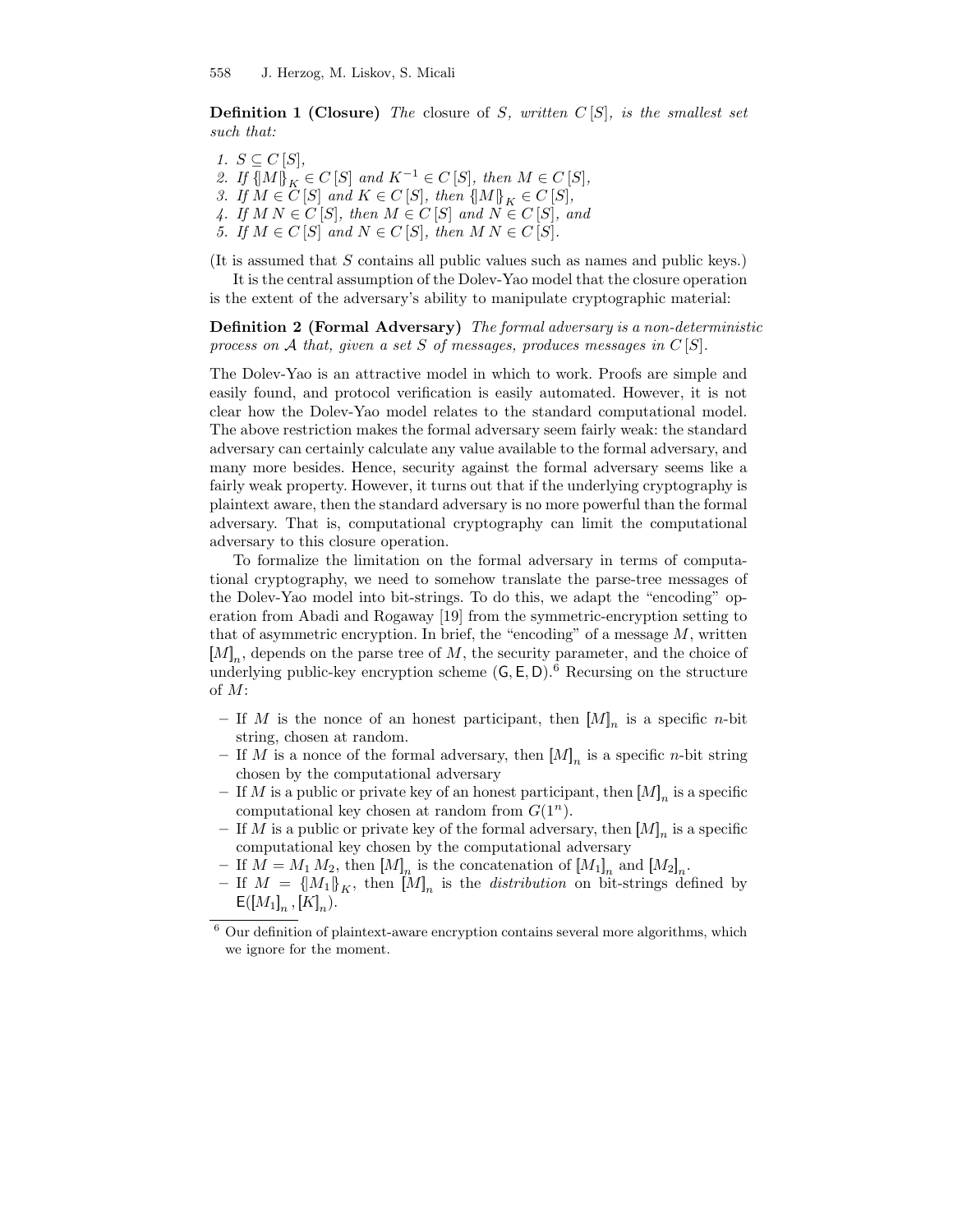Now that we can relate Dolev-Yao messages and bit-strings, we can formalize the intuition of Definition 2. We will call a computational encryption scheme ideal if it restricts the computational adversary to the limit on the Dolev-Yao adversary:

#### **Attempt 3.** An encryption scheme  $(G, E, D)$  is ideal if

 $\forall$ A<sub>PPT</sub>,  $\forall$ S  $\subseteq$  A,  $\forall$  M  $\notin$  C[S],  $\forall$  polynomials q,  $\forall$  sufficiently large n:  $\Pr[ s \stackrel{R}{\leftarrow} [S \cup \mathcal{K}_{Pub} \cup \mathcal{K}_{Subv} \cup \mathcal{M}]_n;$  $m \stackrel{R}{\leftarrow} \mathsf{A}(1^n, s):$  $m \in \mathbf{supp}[M]_n$  $]\leq \frac{1}{q(n)}$ 

(Here,  $\text{supp}(D)$ ) means the support of distribution D.)

However, our results are subject to one technical limitation: S must be acyclic. A formal definition of an acyclic set can be found in [20]. Informally, it means that if  $K_1$  encrypts  $K_2^{-1}$  in S  $K_2$  encrypts  $K_3^{-1}$ , and so on, this sequence never loops back on itself.<sup>7</sup> .

Hence, we revise the security condition:

**Definition 4** An encryption scheme  $(G, E, D)$  is ideal if the adversary cannot create something outside the closure:

 $\forall$  A<sub>PPT</sub>,  $\forall$  acyclic  $S \subseteq A$ ,  $\forall$  M  $\notin C[S]$ ,  $\forall$  polynomials q,  $\forall$  sufficiently large n:  $\Pr[ s \stackrel{R}{\leftarrow} [S \cup \mathcal{K}_{Pub} \cup \mathcal{K}_{Subv} \cup \mathcal{M}]_n;$ 

 $m \stackrel{R}{\leftarrow} \mathsf{A}(1^n, s)$  :  $m \in \mathbf{supp}[M]_n$  $]\leq \frac{1}{q(n)}$ 

This definition, it turns out, is no stronger than plaintext-awareness. Before we can prove this, however, we need to address a small technical issue. Encryption in the Dolev-Yao model depends only on the message and the receiver's public key. In our definition of plaintext-aware encryption, however, encryption uses the receiver's public receiving key and the sender's public sending key. Hence, we consider a slight variant of the Dolev-Yao model in which the formal encryption operation uses two public keys: the sender's and the receiver's. The encoding of a formal key contains both a sending portion and a receiving portion (public or private, as appropriate). The encoding of a formal encryption is then defined using, in the natural way, a computational plaintext-aware encryption scheme and the encodings of the public keys.

**Theorem 5.** Any encryption scheme that achieves plaintext-awareness is also ideal, if all public keys are registered with an honest RU.

Proof Sketch. Suppose that the encryption scheme were not ideal. Then with non-negligible probability the adversary could create an encoding  $m$  such that m is the valid encoding of an M not in  $C[S]$ .

 $^7$  This is a reasonable assumption for most "real-world" protocols, for reasons discussed in [20]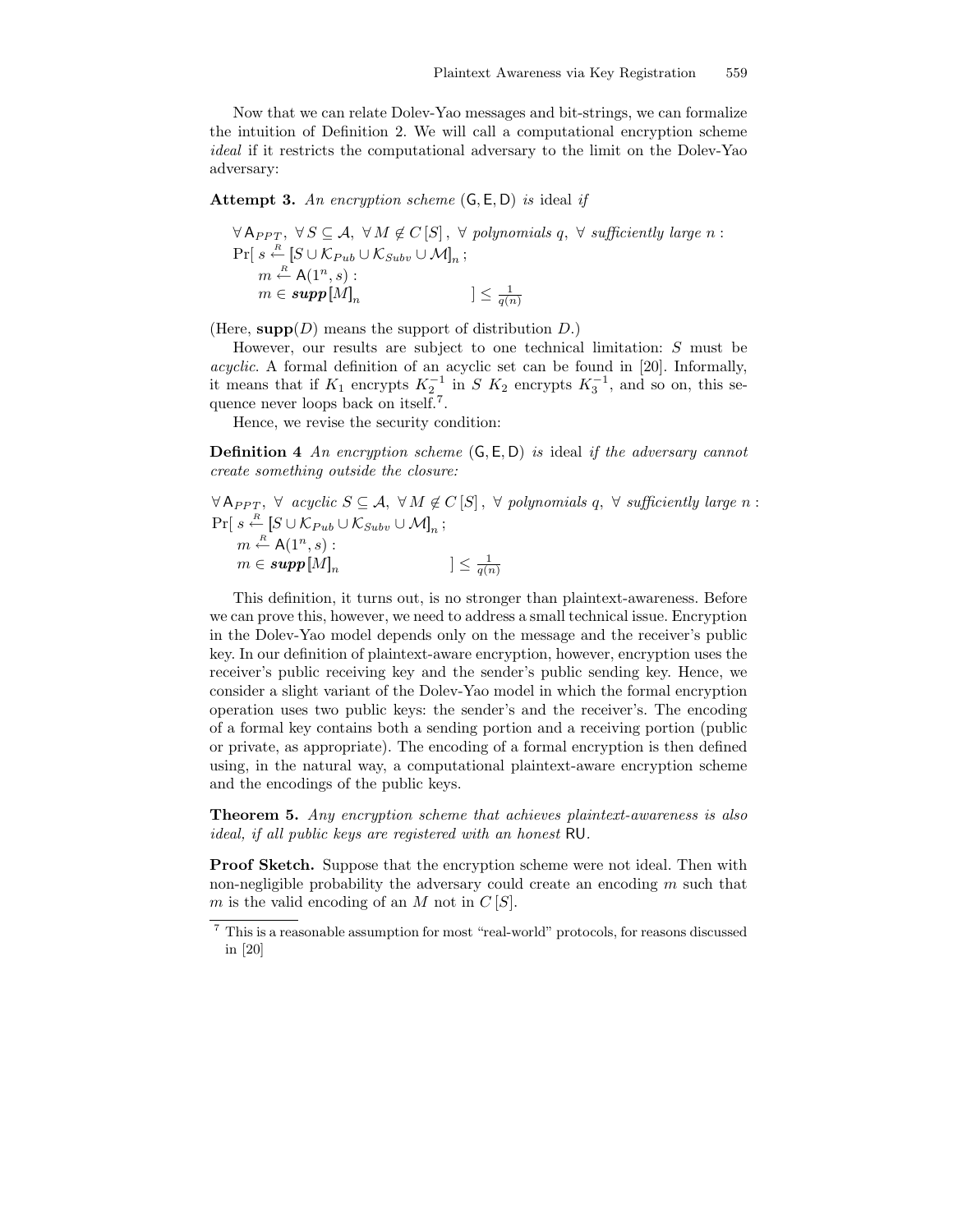Consider the parse tree of  $M$ . Each node in this tree is a message. Furthermore, if the adversary can create an encoding of an internal node of this tree with some probability  $p$ , then either

- 1. That node is in  $C[S]$ , or
- 2. The adversary can, with probability almost  $p$ , create encodings of both children.

To see this, suppose the node is not in  $C[S]$  and consider its type. It is easy to separate the components of a pair. On the other hand, if the adversary creates an encryption, then plaintext-awareness tells us that there exists a simulator that can extract the plaintext (which by construction, is never  $\perp$ .) Hence, the adversary can create the encoding of an encryption, then run the simulator to extract the plaintext of the encryption. Also, since all public keys are known to the adversary, it can create both encryption keys. Thus, the adversary can create all children of a encryption node.

Furthermore, membership in  $C[S]$  is closed up the tree: if both children are in C  $[S]$ , then their parent is in C  $[S]$  also. Hence, if M is not in C  $[S]$  then there must be one path from root to leaf in the parse tree of M where no element of the path is in C  $[S]$ . (If there were no such path, then M would be in C  $[S]$ , a contradiction.)

By recursing down the tree and making both children of every node along this path, the adversary can create an encoding of the leaf at the end of this path. Hence, the adversary can make  $M$ , the root message, with probability  $p$ , then with probability  $\frac{p}{q(n)}$  (for some polynomial q) the adversary can create the encoding of some atomic message  $M'$  outside of  $C [S]$ .

There are two cases:

- 1. If  $M'$  is related to  $S$ , then it must be either as the plaintext of an encryption or as the private key of some public key used in  $S$  (or both). In this case, the adversary has broken the security of the encryption. If we assume that every party has engaged in the setup phase with every other party, then the encryption scheme is secure, leading to a contradiction.
- 2. If  $M'$  is not related to  $S$ , then the adversary has managed to guess a random value from input independent of that value. If there are  $n_1$  elements of  $\mathcal R$ then the adversary has a  $\frac{n_1}{2^n}$  chance of guessing any given nonce. If there are  $n_2$  elements of  $\mathcal{K}_{Priv}$  and each key is  $l(n)$  bits long, then the adversary has a  $\frac{n_2}{2^{l(n)}}$  chance of guessing any private key. Since both of these are negligible, then the adversary must have a negligible change creating an encoding of  $M'.$

Hence,  $\frac{p}{q(n)}$  must be negligible, which means that p must have been negligible to begin with.

Hence, plaintext-aware encryption limits the computational adversary to the operations available to the Dolev-Yao adversary. It is unknown whether any weaker form of encryption achieves the same limitation, making this the first naturally arising application of plaintext-aware cryptography.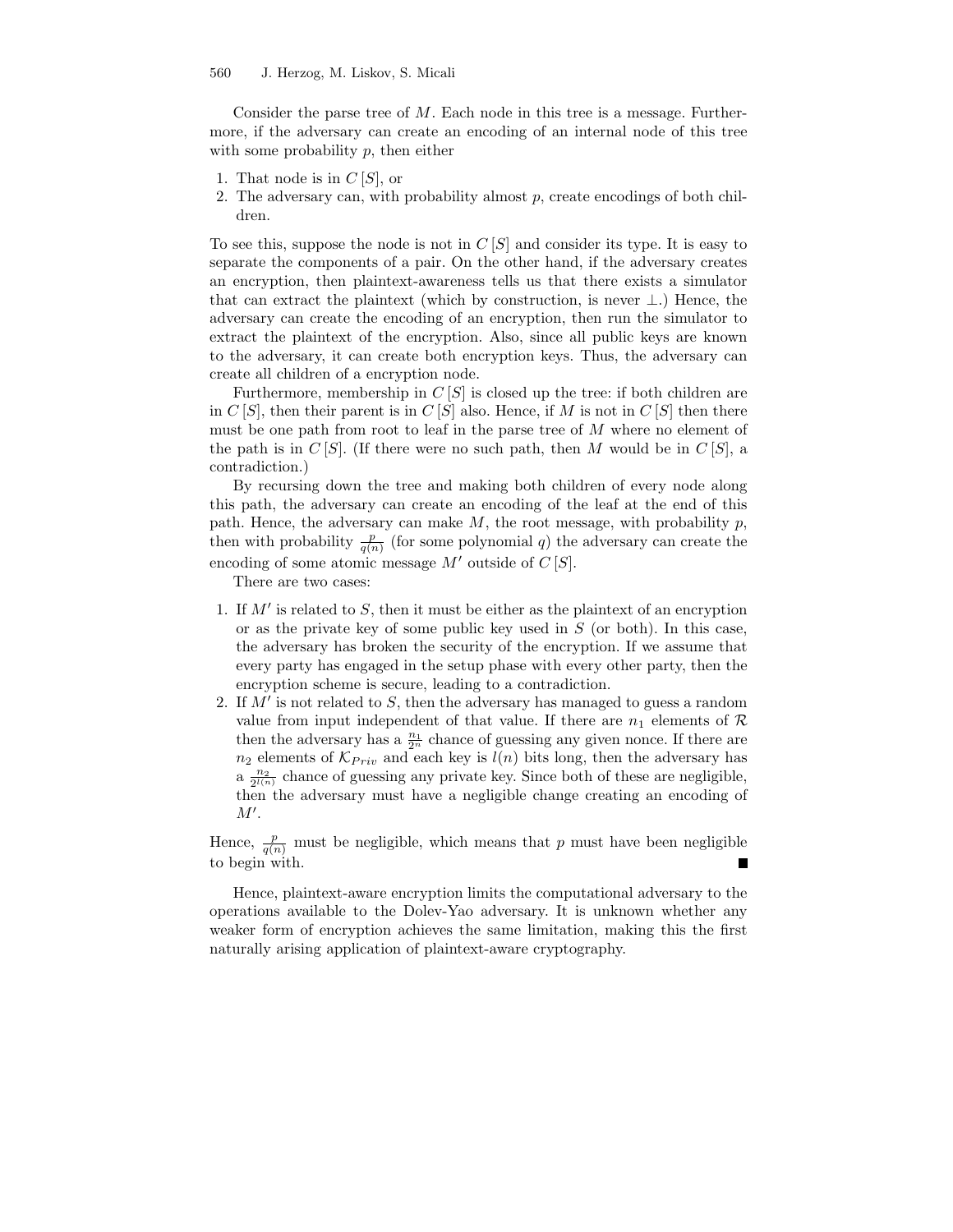## 6 Acknowledgments

The authors would like to thank Ron Rivest and Nancy Lynch, under whose supervision part of this work was done. They would also like to thank the anonymous referees for their insightful comments.

## References

- 1. Bellare, M., Rogaway, P.: Optimal asymmetric encryption– how to encrypt with RSA. In Santis, A.D., ed.: Advances in Cryptology – Eurocrypt 94 Proceedings. Volume 950 of Lecture Notes in Computer Science., Springer-Verlag (1995) 92–111
- 2. Bellare, M., Desai, A., Pointcheval, D., Rogaway, P.: Relations among notions of security for public-key encryption schemes. In Krawczyk, H., ed.: Advances in Cryptology (CRYPTO 98). Volume 1462 of Lecture Notes in Computer Science., Springer–Verlag (1998) 26–45 Full version found at http://www.cs.ucsd.edu/users/mihir/papers/relations.html.
- 3. Cramer, R., Shoup, V.: A practical public key cryptosystem provably secure against adaptive chosen ciphertext attack. In: Advances in Cryptology — CRYPTO 1998. Number 1462 in LNCS, Springer–Verlag (1998) 13–25
- 4. Sahai, A.: Non-malleable non-interactive zero knowledge and adaptive chosenciphertext security. In: Proceedings of 40th Annual IEEE Symposium on Foundations of Computer Science (FOCS). (1999) 543–553
- 5. Naor, M., Yung, M.: Public-key cryptosystems provably secure against chosen ciphertext attacks. In: 22nd Annual ACM Symposium on Theory of Computing. (1990) 427–437
- 6. Rackoff, C., Simon, D.: Noninteractive zero-knowledge proof of knowledge and the chosen-ciphertext attack. In: Advances in Cryptology– CRYPTO 91. Number 576 in Lecture Notes in Computer Science (1991) 433–444
- 7. Dolev, D., Yao, A.: On the security of public-key protocols. IEEE Transactions on Information Theory 29 (1983) 198–208
- 8. Lowe, G.: Breaking and fixing the Needham–Schroeder public-key protocol using FDR. In Margaria, Steffen, eds.: Tools and Algorithms for the Construction and Analysis of Systems. Volume 1055 of Lecture Notes in Computer Science. Springer– Verlag (1996) 147–166
- 9. Paulson, L.C.: The inductive approach to verifying cryptographic protocols. Journal of Computer Security 6 (1998) 85–128
- 10. Song, D.: Athena, an automatic checker for security protocol analysis. In: Proceedings of the 12th IEEE Computer Security Foundations Workshop. (1999) 192–202
- 11. Goldwasser, S., Micali, S., Rackoff, C.: The knowedge complexity of interactive proof systems. In: Proceedings of the 17th ACM Symposium on Theory of Computing. (1985) 291–304 Superseded by journal version.
- 12. Blum, M., Feldman, P., Micali, S.: Non-interactive zero knowledge proof systems and applications. In: Proceedings of the 20th Annual ACM Symposium on Theory of Computing. (1988) 103–112
- 13. Santis, A.D., Micali, S., Persiano, G.: Non-interactive zero-knowledge proof systems. In Pomerance, C., ed.: Proceedings Crypto '87, Springer-Verlag (1988) 52–72 Lecture Notes in Computer Science No. 293.
- 14. Blum, M., Santis, A.D., Micali, S., Persiano, G.: Noninteractive zero knowledge. SIAM Journal on Computing 20 (1991) 1084–1118